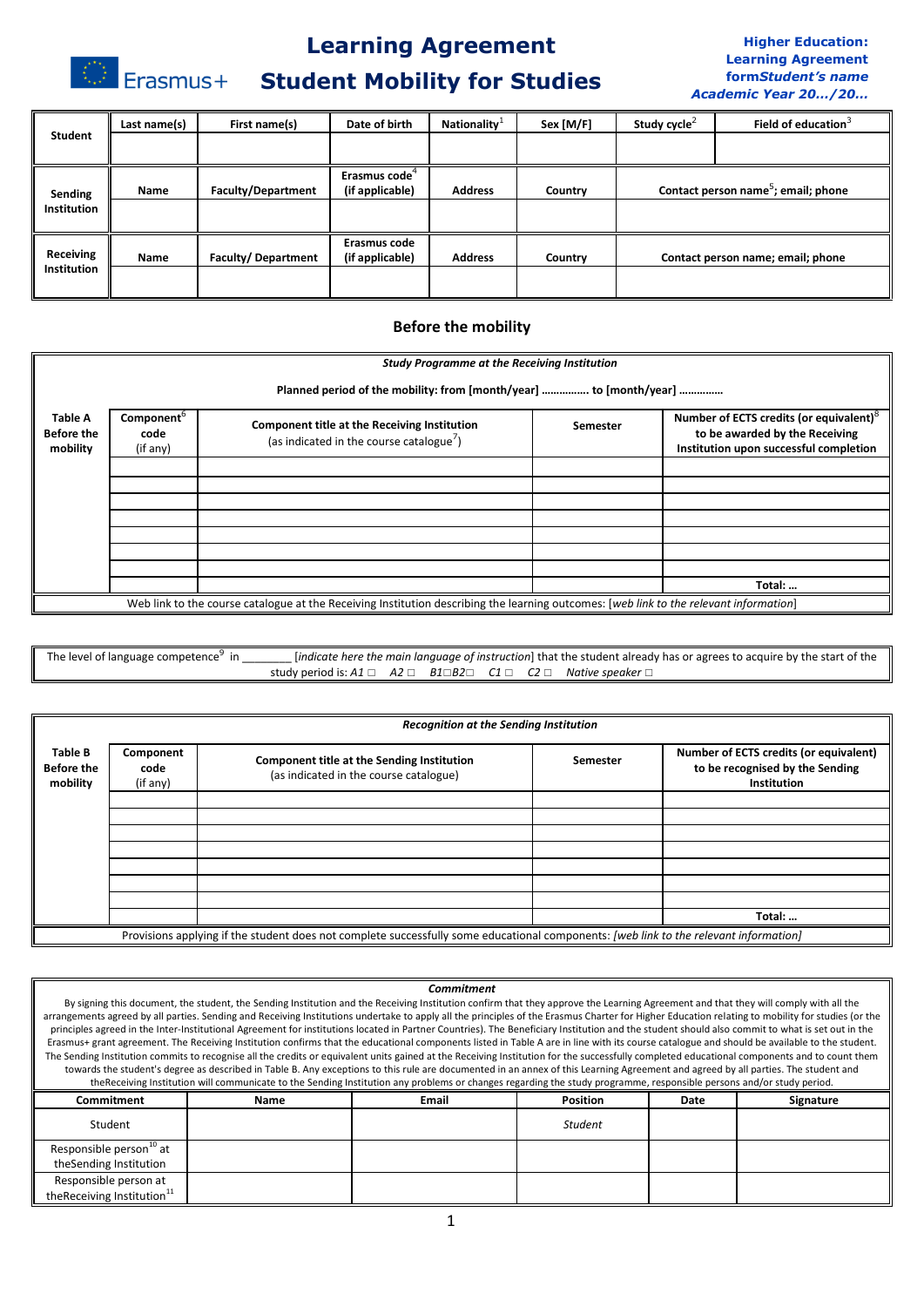

## **During the Mobility**

|                                    | <b>Exceptional changes to Table A</b><br>(to be approved by e-mail or signature by the student, the responsible person in the Sending Institution and the responsible person in the Receiving Institution) |                                                                                                  |                                                     |                                            |                                 |                                                     |  |  |
|------------------------------------|------------------------------------------------------------------------------------------------------------------------------------------------------------------------------------------------------------|--------------------------------------------------------------------------------------------------|-----------------------------------------------------|--------------------------------------------|---------------------------------|-----------------------------------------------------|--|--|
| Table A2<br>During the<br>mobility | Component<br>code<br>(if any)                                                                                                                                                                              | <b>Component title at the Receiving</b><br>Institution<br>(as indicated in the course catalogue) | <b>Deleted</b><br>component<br>[tick if applicable] | Added<br>component<br>[tick if applicable] | Reason for change <sup>12</sup> | Number of<br><b>ECTS</b> credits<br>(or equivalent) |  |  |
|                                    |                                                                                                                                                                                                            |                                                                                                  | ⊠                                                   |                                            | Choose an item.                 |                                                     |  |  |
|                                    |                                                                                                                                                                                                            |                                                                                                  |                                                     | ⊠                                          | Choose an item.                 |                                                     |  |  |

|                                    | Exceptional changes to Table B (if applicable)<br>(to be approved by e-mail or signature by the student and the responsible person in the Sending Institution) |  |  |                                            |                                        |  |  |
|------------------------------------|----------------------------------------------------------------------------------------------------------------------------------------------------------------|--|--|--------------------------------------------|----------------------------------------|--|--|
| Table B2<br>During the<br>mobility | Component<br>Component title at the Sending Institution<br>code<br>(as indicated in the course catalogue)<br>(if any)                                          |  |  | Added<br>component<br>[tick if applicable] | Number of ECTS credits (or equivalent) |  |  |
|                                    |                                                                                                                                                                |  |  |                                            |                                        |  |  |
|                                    |                                                                                                                                                                |  |  |                                            |                                        |  |  |

## **After the Mobility**

|                                  | <b>Transcript of Recordsat the Receiving Institution</b>                            |                                                                                        |                                                                         |                                                     |                                                          |  |  |  |  |
|----------------------------------|-------------------------------------------------------------------------------------|----------------------------------------------------------------------------------------|-------------------------------------------------------------------------|-----------------------------------------------------|----------------------------------------------------------|--|--|--|--|
|                                  | Start and end dates of the study period: from [day/month/year]  to [day/month/year] |                                                                                        |                                                                         |                                                     |                                                          |  |  |  |  |
| Table C<br>After the<br>mobility | Component<br>code<br>(if any)                                                       | Component title at the Receiving Institution<br>(as indicated in the course catalogue) | Was the component<br>successfully completed<br>by the student? [Yes/No] | <b>Number of ECTS</b><br>credits<br>(or equivalent) | Gradesreceived<br>at the Receiving<br><b>Institution</b> |  |  |  |  |
|                                  |                                                                                     |                                                                                        |                                                                         |                                                     |                                                          |  |  |  |  |
|                                  |                                                                                     |                                                                                        |                                                                         |                                                     |                                                          |  |  |  |  |
|                                  |                                                                                     |                                                                                        |                                                                         |                                                     |                                                          |  |  |  |  |
|                                  |                                                                                     |                                                                                        |                                                                         |                                                     |                                                          |  |  |  |  |
|                                  |                                                                                     |                                                                                        |                                                                         |                                                     |                                                          |  |  |  |  |
|                                  |                                                                                     |                                                                                        |                                                                         | Total:                                              |                                                          |  |  |  |  |

|                                  | Transcript of Recordsand Recognition at the Sending Institution |                                                                                                   |                                                              |                                                                           |  |  |  |  |
|----------------------------------|-----------------------------------------------------------------|---------------------------------------------------------------------------------------------------|--------------------------------------------------------------|---------------------------------------------------------------------------|--|--|--|--|
|                                  |                                                                 | Start and end dates of the study period: from [day/month/year]  to [day/month/year]               |                                                              |                                                                           |  |  |  |  |
| Table D<br>After the<br>mobility | Component<br>code<br>(if any)                                   | Title of recognised componentat the Sending Institution<br>(as indicated in the course catalogue) | <b>Number of ECTS</b><br>credits(or<br>equivalent)recognised | Grades registered at the<br><b>Sending Institution</b><br>(if applicable) |  |  |  |  |
|                                  |                                                                 |                                                                                                   |                                                              |                                                                           |  |  |  |  |
|                                  |                                                                 |                                                                                                   |                                                              |                                                                           |  |  |  |  |
|                                  |                                                                 |                                                                                                   |                                                              |                                                                           |  |  |  |  |
|                                  |                                                                 |                                                                                                   | Total:                                                       |                                                                           |  |  |  |  |